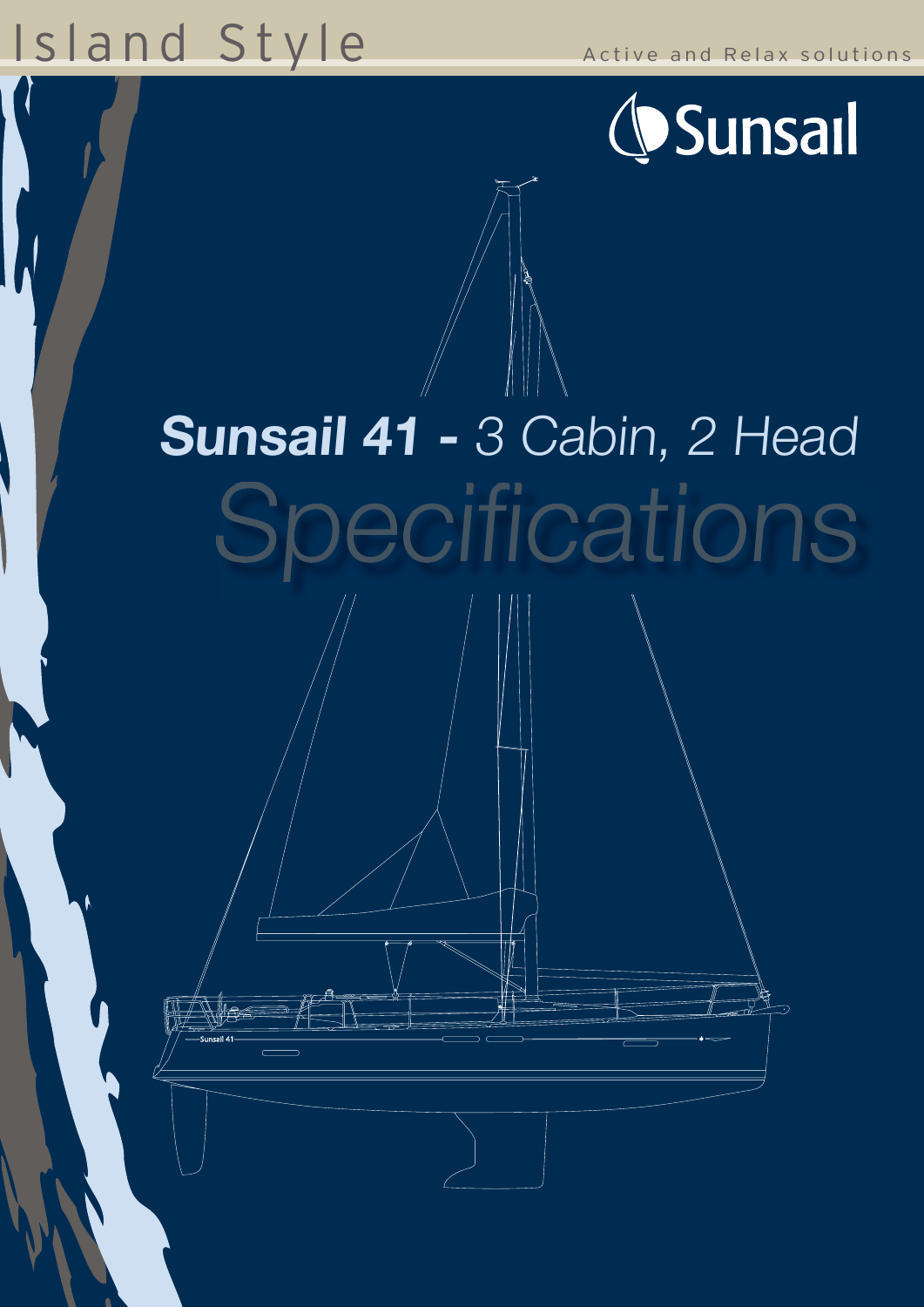### Specification and Equipment

#### HULL & DECK

Prisma Process® injected deck, ISO gelcoat surface, discontinuous balsa block coring Solid, hand-laid fibreglass hull with ISO gelcoat surface, protective barrier coat 3rd generation inner fibreglass grid, high-load zones cut out and relaminated, drainage system through structure, special emergency repair zone in keel area Open stainless steel bow pulpit Stainless steel stern pulpits with flag holder and buoy bracket Outboard engine bracket mounted on stern pulpit Double stainless steel lifelines without PVC coating, stainless steel stanchions Opening lifeline gates on each side Toerail with integrated stainless fairleads and drainage for side deck 4 x Mooring cleats forward and aft 2 x Cleats placed on side deck Sculpted, long handrails on coachroof for secure movement 8 x Fixed hull ports with track-mounted curtains and shades 2 x Opening cockpit and hull ports 6 x Lateral fixed windows with curtains 2 x Opening ports integrated into lateral windows 6 x Opening deck hatches

Sunsail striping and graphics

#### ENGINE & STEERING SYSTEM

Yanmar 40 hp engine

Fully soundproofed engine compartment with engine access behind stairwell and from aft cabin

Fixed 3-blade propeller

Built-in muffler, forced air ventilation and stainless steel exhaust fitting aft

Fibreglass rudder

53 gal. / 200 l rotomolded fuel tank located under aft berth with deck fill

Emergency tiller delivered with the boat, chrome fitting in cockpit floor

Fuel filter with water separator

Fire resistant engine room fuel hose

Engine seawater filter

#### MOORING & ANCHORING

Primary and secondary anchor

Anchor roller

1000 w electric windlass with hand held remote wired direct

Anchor locker with room for anchor and tackle, integrated windlass area, holder for windlass handle

#### **COCKPIT**

Twin steering wheels with compasses at each steering position and stainless steel grabrails

Throttle and engine control panel mounted at starboard helm, engine panel includes, RPM gauge, warning lights, ignition

Dedicated space for instruments within easy reach of helm positions, room for GPS chartplotter mounted at aft end of cockpit table with easy viewing from each helm

Throttle and engine control panel mounted at starboard helm, engine panel includes fuel gauge, RPM gauge, warning lights, ignition

Cockpit bench seating

2 x Cockpit lockers under bench seats and 1 lazerette locker under the port helm seat for technical access to steering system

GRP folding cockpit table with storage, cup holders, stainless steel handrail, courtesy lighting

12 v cigarette lighter socket

Gas locker located in lazerette locker under starboard helm seat, room for 2 gas bottles with connection to gas system and cut-off valve under stove in the galley

Retractable hot and cold water shower with tap

Liferaft locker located in dedicated compartment between helm seats

Storage compartment for companionway door in forward section of liferaft locker

Swim platform with swim ladder

Sprayhood and Bimini

#### MAST & RIGGING

Classic aluminium mast with double spreaders

Standing rigging -- discontinuous 1 x 19 stainless steel wire

Fixed backstay

Genoa furler with double slot, attachment to stemhead fitting and furling line lead aft to port helm winch

Topping lift, mainsail halyard, genoa halyard, mainsheet, genoa sheets

Rigid boom vang & tackle

**Windex** 

2 x reef lines (single line reefing)

#### SAILS & DECK HARDWARE

Upgraded, heavy duty fully battened mainsail

Upgraded, heavy duty furling genoa with UV protection strips

Heavy duty lazyjacks and stackpack system

2 x Self-tailing genoa winches

2 x Self-tailing coachroof winches

Genoa tracks with adjustable cars located on coachroof

2 x Winch handles with ball-bearing grip

Mainsheet and genoa sheet lead back to helm station with jammers

Line jammers on both sides of coachroof with return blocks

Roof-mounted mainsheet traveller with ball-bearing cars, control lines lead aft to cockpit

#### ELECTRICAL SYSTEM

80 amp 12 v alternator

Charge distributor/isolator

1 x 110 amp start battery

3 x 110 amp domestic batteries

40 amp battery charger

Positive battery switch for engine and domestic bank and general cut-off switch mounted on panel in aft cabin

Shorepower inlet with differential breaker, one plug per cabin, plug in galley, saloon and navigation station

Shore power cord wired direct (no transom plug)

Electrical panel with 12 v breakers, 12 v ammeter, 12 v consumption meter, 12 v charging meter

12 v plug per cabin and at navigation station

Flush mounted chrome brass ceiling lights in saloon, head compartments and cabins

LED reading lights in forward and aft cabins

Indirect halogen lighting under side decks in saloon and head compartments

Gooseneck chart light mounted at navigation station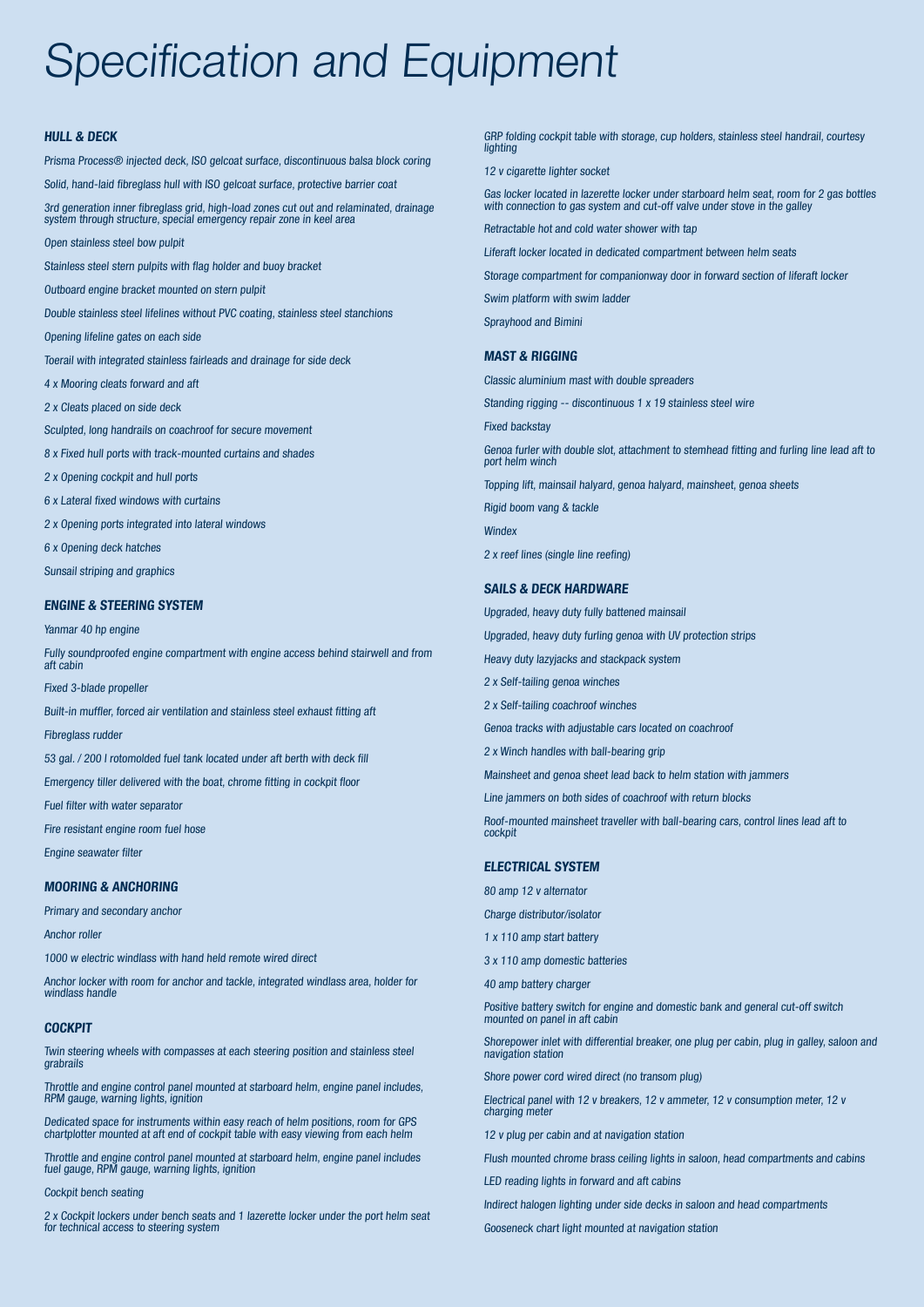### Sunsail 41 - 3 Cabin, 2 Head

Propane solenoid valve

Electronic depth and speed reading speed over ground from the GPS

Autopilot

Chart plotter mounted in cockpit

VHF

Waterproof speaker for VHF in cockpit

Stereo/CD with front socket for MP3 with inside speakers

Waterproof cockpit speakers for stereo

Fans in each cabin plus saloon and galley

LED navigation lights and anchor light

#### WATER SYSTEM

2 x Rotomolded water tanks located under forward and aft berths with separate deck fills. Total capacity 140 gal. / 530 l

21 gal. /80 l rotomolded holding tank located in each head compartment with valve for overboard discharge via gravity and deck fitting for pump out

1 x additional 21gal. / 80 l waste tank

Hot and cold pressurised water distributed through-out the boat via semi-rigid hose

"Heavy-duty" water pump and accumulator tank for consistent water pressure

10 gal. / 40 l hot water tank that is connected to engine heat exchanger and to 110 v or 220 v electrical system

Electric bilge pump on float switch and manual dual-action pump in the cockpit

Digital water level display

Shower sumps equipped with individual electric pumps with filters and on-off switches

Large manual pump marine toilets

#### INTERIOR

Contemporary interior design in "Fine Teak" laminated panels with solid wood trim around galley, companionway and cabinetry, finished in satin UV stabilised varnish

Laminate floorboards with light-coloured lines, varnished edges

#### SALOON

Headroom: 6 ft 3 in / 1.92 m

Saloon with U-shaped seating area to starboard, wrap-around cushions and storage under seating area

Saloon dining table

Saloon table converts to a double berth

2 stools in saloon

Saloon cushions

Storage cabinets along hull sides

Lounge seating to port with plush cushions and upper storage cabinets

Saloon stereo speaker

#### **GALLEY**

Headroom 6 ft 3 in / 1.91 m

Galley with double stainless steel sinks with covers, and reversible cutting board, solid counter tops, chrome plumbing fittings, storage cabinets and drawers

L-galley to port with glass separator between galley counter and seating area Storage compartment for books and magazines

Stainless steel gimballed stove with 2-burners, oven and grill. Stainless steel protection

ba 47 gal. / 180 l Fridge compartment with vertical access

Single fridge box with freezer area, wire baskets, 12 v refrigeration and integrated compressor

#### NAVIGATION STATION

Full-function navigation station with general electrical panel, room for GPS chartplotter and bookshelf

12 v cigarette lighter socket at chart table

#### **HEADS**

2 head compartments

Chrome shower taps in heads

Forward head compartment with: Sink

Clothes hook, mirror, towel holder, toilet paper holder, wastebasket

Cabinet above sink

Large, manual toilet

Electric drainage pump

Large aft head compartment with: Sink

Separate plexiglass shower

Clothes hook, mirror, towel holder, toilet paper holder, wastebasket

Cabinet above sink

Large, manual toilet

Electric drainage pump

Access from saloon

#### COMPANION WAY

Headroom: 6 ft 4 in / 1.94 m Companionway with non-slip steps Plexiglass companionway door with dedicated storage location

#### FORWARD CABIN

Forward cabin with central berth and storage forward of the berth

Headroom: 6 ft / 1.84 m

6 ft 10 in / 2.1m x 6 ft / 2m double berth, with wood trim, high-density foam marine mattress

Deep cabinet with shelves and hanging rod

White vinyl lining on hull with lateral wood shelf

#### TWIN AFT CABINS

Headroom: 6 ft 4 in / 1.95 m

6 ft 6 in / 2.00 m x 5 ft 1 in / 1.57 m double berths with high-density foam marine mattress

Deep cabinet with shelves and hanging rod per cabin

White vinyl lining on hull with lateral wood shelf

#### ADDITIONAL CRUISING GEAR

Bedding, linens and galley equipment

Mosquito screens

Safety equipment